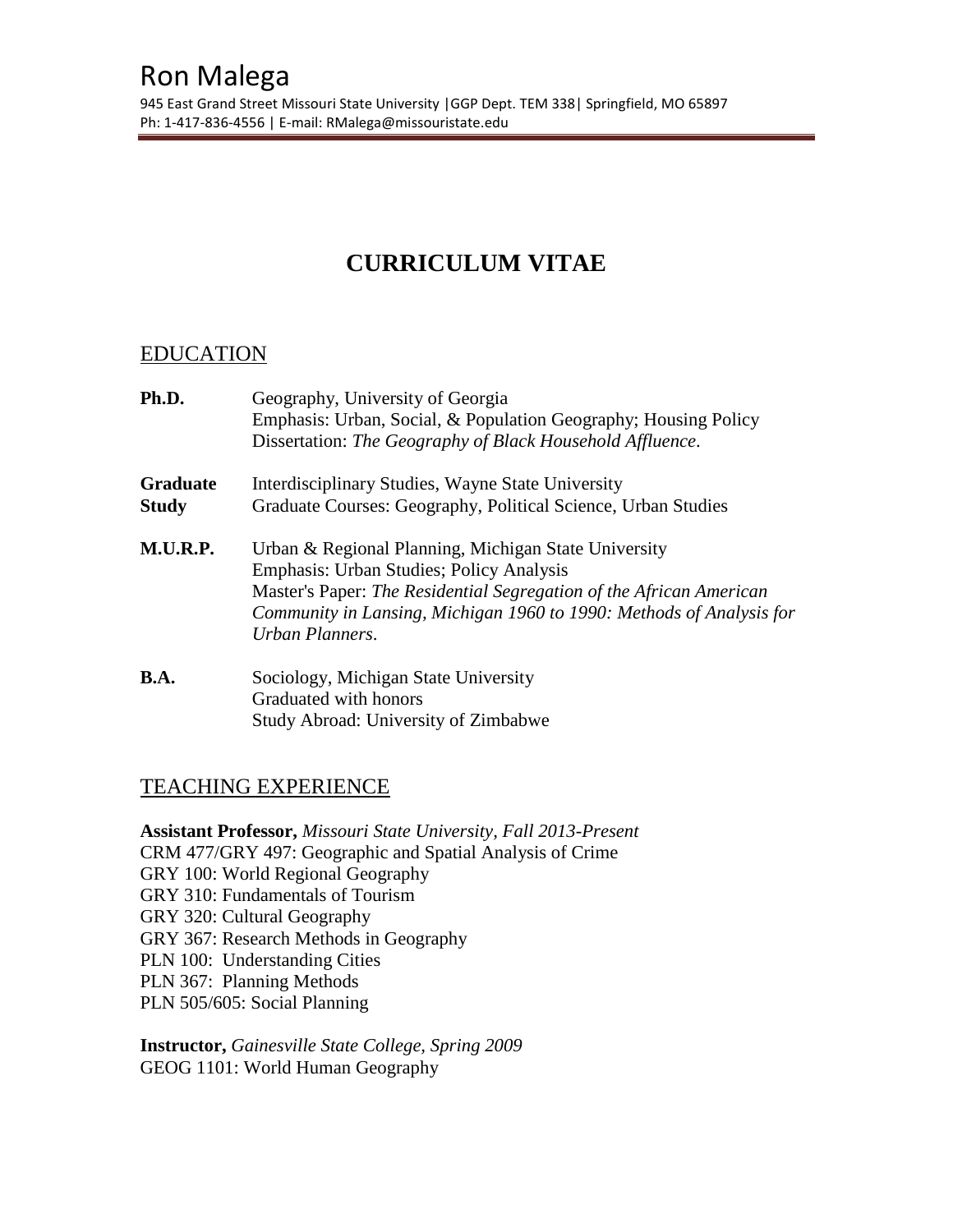# ADEMIC JOURNAL PUBLICATIONS (\*Student)

- Gómez, E., & Malega, R. (2020). Dog park use: Perceived benefits, park proximity, and individual and neighborhood effects. *Journal of Leisure Research*, 51(3), 287- 307.
- Darden, J., Malega, R. & Stallings, R.\* (2019). The social and economic consequences of black residential segregation by neighborhood socioeconomic characteristics: the case of metropolitan Detroit, *Urban Studies*, 56 (1), 115-130.
- Malega, R. (2019). Understanding the Neighborhood Concentration of Affluent Black Households in the 1990s. *Urban Science,* 3(1), 6.
- Malega, R. & Garner, J. (2019). Sworn volunteers in American policing, 1999-2013, *Police Quarterly*, 22(1), 56-81.
- Garner, J., Hickman, M., Malega, R., & Maxwell, C. (2018). Progress toward national estimates of police use of force*, PLoS ONE*, 13(2): e0192932.
- Gómez, E., Baur, J., & Malega, R*.* (2018). Dog parks: an examination of social capital and neighborhood social cohesion. *Journal of Urban Affairs,* 40(3), 349-369.
- Malega, R. & Stallings, R.\* (2016). Regional differences in affluent black and affluent white residential outcomes. *Geographical Review*, 106(1), 72-91.
- Malega, R. (2014). The role of metropolitan opportunity structures for understanding variation in the rate of Black household affluence. *Urban Geography*, 35(4), 530- 549.
- Gómez, E., & Malega, R. (2007). Residential attributes, park use, and perceived benefits: An exploration of individual and neighborhood characteristics. *Leisure/Loisir*, 31(1), 77-104.
- Freeman, L., Galster, G., & Malega, R. (2006). The impact of secondary mortgage market and GSE purchases on home prices in underserved neighborhood markets - a Cleveland case study. *Urban Affairs Review*, 42(2), 193-223.
- Galster, G., Quercia, R., Cortes, A., & Malega, R. (2003). The fortunes of poor neighborhoods. *Urban Affairs Review*, 39(2), 205-227.

## BOOK CHAPTERS

Galster, G., Cutsinger, J., & Malega, R. (2008). The costs of concentrated poverty: Neighborhood property markets and the dynamics of decline. In N. Retsinas & E.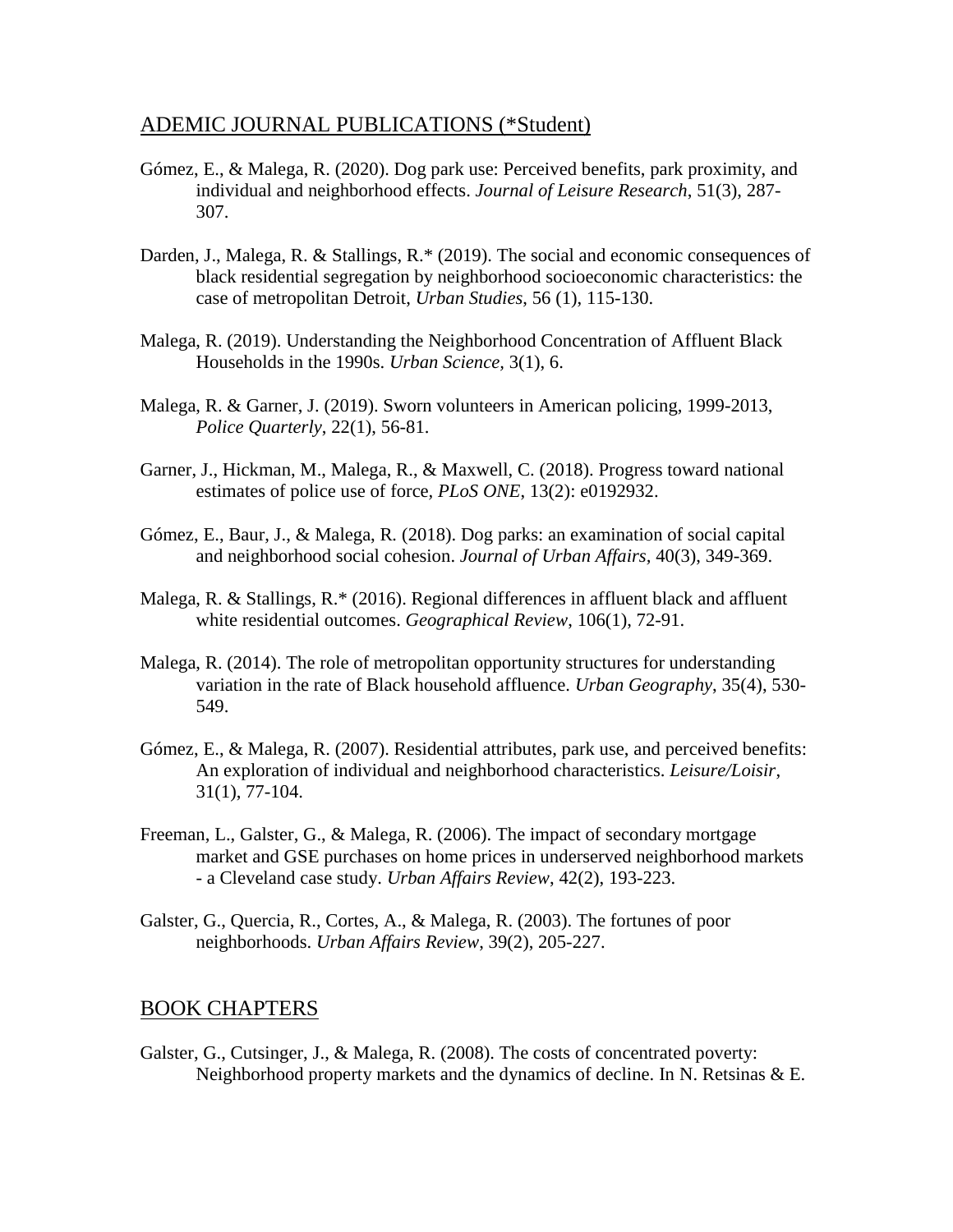Belsky (Eds.), *Revisiting Rental Housing: Policies, Programs, and Priorities* (pp. 93-143). Washington, D.C.: Brookings Institution Press.

### OTHER PUBLICATIONS

- Garland, B., Malega, R., & E. Amidon (2017). *Domestic Violence in Missouri: Examining the Impact of Individual and Contextual Factors Using Regression and Mapping Techniques*. Report prepared for the Missouri State Highway Patrol.
- Malega, R., Seay, M., & Carswell, A.T. (2014). *Assessing neighborhood changes in mortgage-fraud-impacted areas*. Atlanta, GA: Georgia Real Estate Fraud Prevention and Awareness Coalition.
- Malega, R., & Cohen, T. (2013). *State Court Organization, 2011* (Report No. NCJ 242850). Washington, DC: Bureau of Justice Statistics.
- Perry, S., Malega, R., & Banks, D. (2011). *State Prosecutors' Offices with Jurisdiction in Indian Country, 2007* (Report No. NCJ 234241). Washington, DC: Bureau of Justice Statistics.
- Nielsen, R., & Malega, R. (2007). *Colquitt County Partners for Progress Report: A Report for the Colquitt County, GA Poverty Task Force* (Report No. HACE-E-68). Athens, GA: University of Georgia Cooperative Extension Service.
- Malega, R., & O'Looney, J. (2007). *Government Policies Impacting Families' Abilities to Transform Income into Wealth via Home Ownership* (CVIOG Report). Athens, GA: Carl Vinson Institute of Government at University of Georgia.

#### PRESENTATIONS (\*Student)

- Malega, R & J. Garner (2020). *Exploring Law Enforcement Agency and Jurisdictional Correlates of Police Violence*. Paper accepted at the annual American Society of Criminology conference, Washington DC
- Malega, R (2020). *Exploring Law Enforcement Agency and Jurisdictional Correlates of Police Use of Force*. Poster accepted at the annual American Association of Geographers conference, Seattle, WA.
- Darden, J. & Malega, R. (2018). *Social and Economic Consequences of Black Residential Segregation by Neighborhood Socioeconomic Characteristics: The Case of Metropolitan Detroit*. Paper at the Annual Association of American Geographers Conference, New Orleans, LA.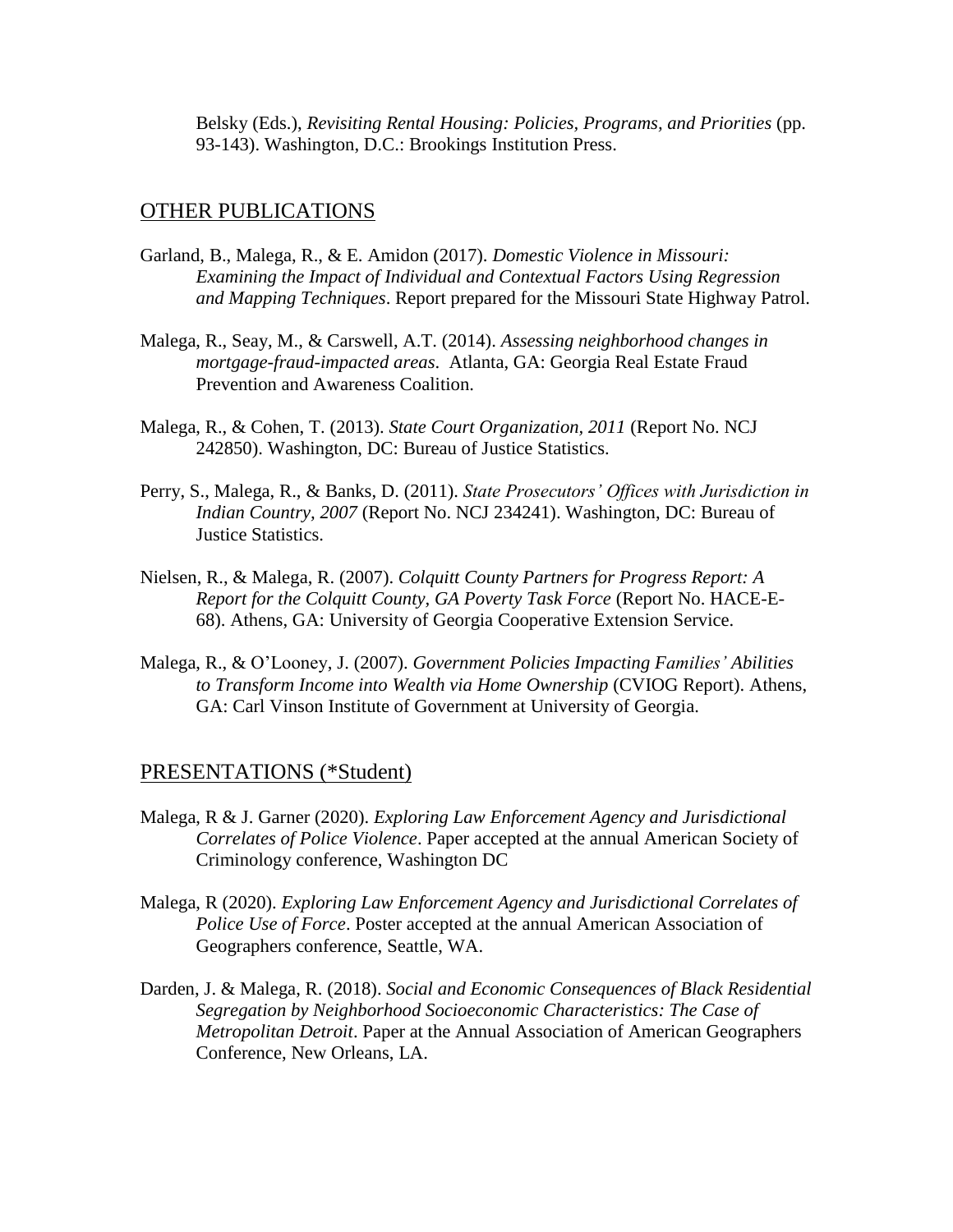- Malega, R. (2017). *Exploring an Alternative Approach to Evaluating the Impact of Community Policing on Police Performance.* Poster presented at the 54<sup>th</sup> Annual Academy of Criminal Justice Sciences Conference, Kansas City, MO.
- Malega, R. & Garner, J. (2017). *Geographical Correlates of Deadly Force in the U.S.* Paper presented at the 54<sup>th</sup> Annual Academy of Criminal Justice Sciences Conference, Kansas City, MO.
- Malega, R. (2017). *Exploring the Impact of Community Oriented Policing on Reports of Neighborhood Satisfaction* Poster presented at the 47<sup>th</sup> Urban Affairs Association Conference, Minneapolis, MN.
- Garner, J., Malega, R., & Hickman, J., (2017). *Police Use of Deadly Force in the United States, 2015-2016.* Paper presented at the 44<sup>th</sup> Annual Western Society of Criminology Conference, Las Vegas, NV.
- Garner, J., Hickman, J., & Malega, R. (2016). *Progress Toward a National Estimate of Police Uses of Force*. Paper presented at the 72<sup>nd</sup> Annual American Society of Criminology Conference, New Orleans, MO.
- Malega, R. & Gómez, E. (2016). *Exploring Neighborhood Outcomes of Puerto Rican Residents using Direct Measures of Acculturation*. Paper presented at the AAG's 8<sup>th</sup> Race, Ethnicity, and Place Conference, Kent, OH.
- Malega, R. & Garner, J. (2016). *Volunteer officers in policing: Trends and agency adoption*. Paper presented at the 53rd Annual Academy of Criminal Justice Sciences Conference, Denver, CO.
- Malega, R. & Gómez, E. (2015). *Exploring an alternative approach for testing spatial assimilation theory: Predicting the neighborhood outcomes of Puerto Rican residents using direct measures of acculturation*. Paper at the Annual Association of American Geographers Conference, Chicago, IL.
- Malega, R. (2015). *An exploratory study of sworn reserve officers: Correlates of agency adoption.* Poster presented at the 52<sup>nd</sup> Annual Academy of Criminal Justice Sciences Conference, Orlando, FL.
- Malega, R., & Stallings, R.,\* (2014). *Residential equity for affluent black and white households.* Poster presented at the AAG's Race, Ethnicity, and Place Conference VII, Association of American Geographers, Fort Worth, TX.
- Malega, R., Seay, M., & Carswell, A. (2014). *Do neighborhoods change after mortgage fraud events? An assessment of impacted areas.* Paper at the 44<sup>th</sup> Annual Urban Affairs Association Conference, San Antonio, TX.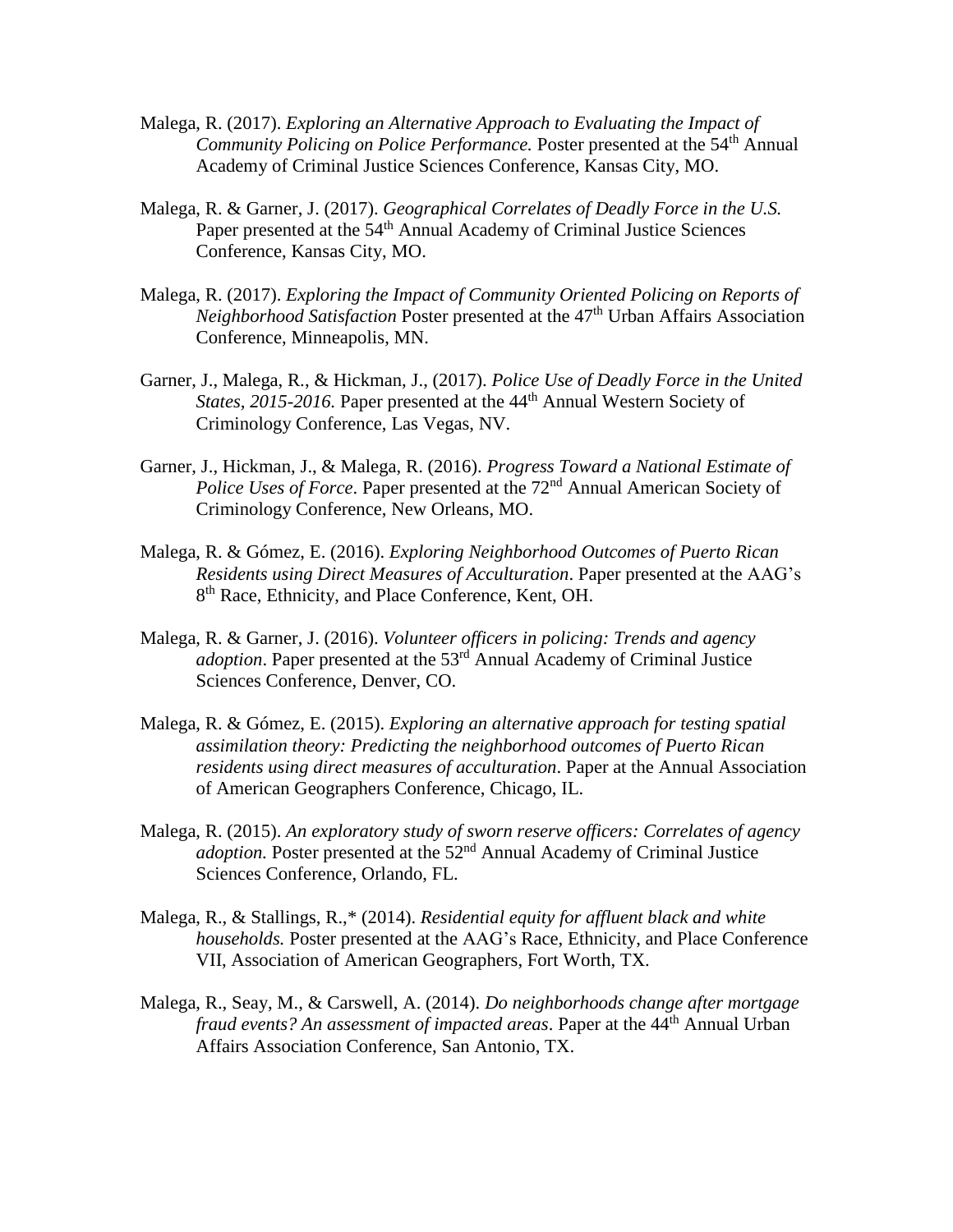- Seay, M., Malega, R., & Carswell, A. (2014). *Assessing neighborhood changes in mortgage fraud-impacted areas*. Presentation made at Georgia Real Estate Fraud Prevention and Awareness Coalition (GREFPAC) 10th Annual Education Conference, Atlanta, GA.
- Malega, R. (2012). *Cops are victims, too! The characteristics of reported incidents of violence against law enforcement officers in 12 states, 2006-2009.* Paper presented at the 68th Annual American Society of Criminology Conference, Chicago, IL.
- Carswell, A., Malega, R., & Bachtel, D. (2007). *Mortgage fraud: A risk and protective analysis.* Paper presented at the 37th Annual Urban Affairs Association Conference, Seattle, WA.
- Carswell, A., & Malega, R., (2007). *The geography of sex offenders: Tracking residential mobility and location decisions*. Poster presented at the 29th Annual Association for Public Policy Analysis and Management Conference, Washington, DC.
- Cutsinger, J., Galster, G., & Malega, R. (2007). *The social costs of concentrated poverty: Externalities to neighboring households and property owners and the dynamics of decline.* Paper presented at the 29th Annual Association for Public Policy Analysis and Management Conference, Washington, DC.
- Carswell, A.T., Bachtel, D.C., & Malega, R. (2007). *Mortgage fraud: A risk factor analysis.* University of Georgia, HACE Seminar Presentation, Athens, GA.

#### GRANTS

Garland, B, Baldwin, J, Malega, R., & Amidon, E. (2017) *Grant Beach Community Anti-Domestic Violence Initiative: BCJI Planning and Implementation.* Bureau of Justice Assistance, \$832,974 (unfunded).

Garland, B, Baldwin, J, Malega, R., & Amidon, E. (2016) *City of Springfield Byrne Criminal Justice Innovation Initiative to Reduce Domestic Violence.* Bureau of Justice Assistance, \$774,373 (unfunded).

Malega, R. (2016) *Exploring an Alternative Approach to Evaluating the Impact of Community Policing on Police Performance*. MSU Faculty Research Grant, \$7,495.

Garland, B. & Malega, R. (2015) *Domestic violence research project for SAC grant*. Submitted to the Bureau of Justice Assistance/Missouri State Highway Patrol, 10/15 – 09/17, \$54,247.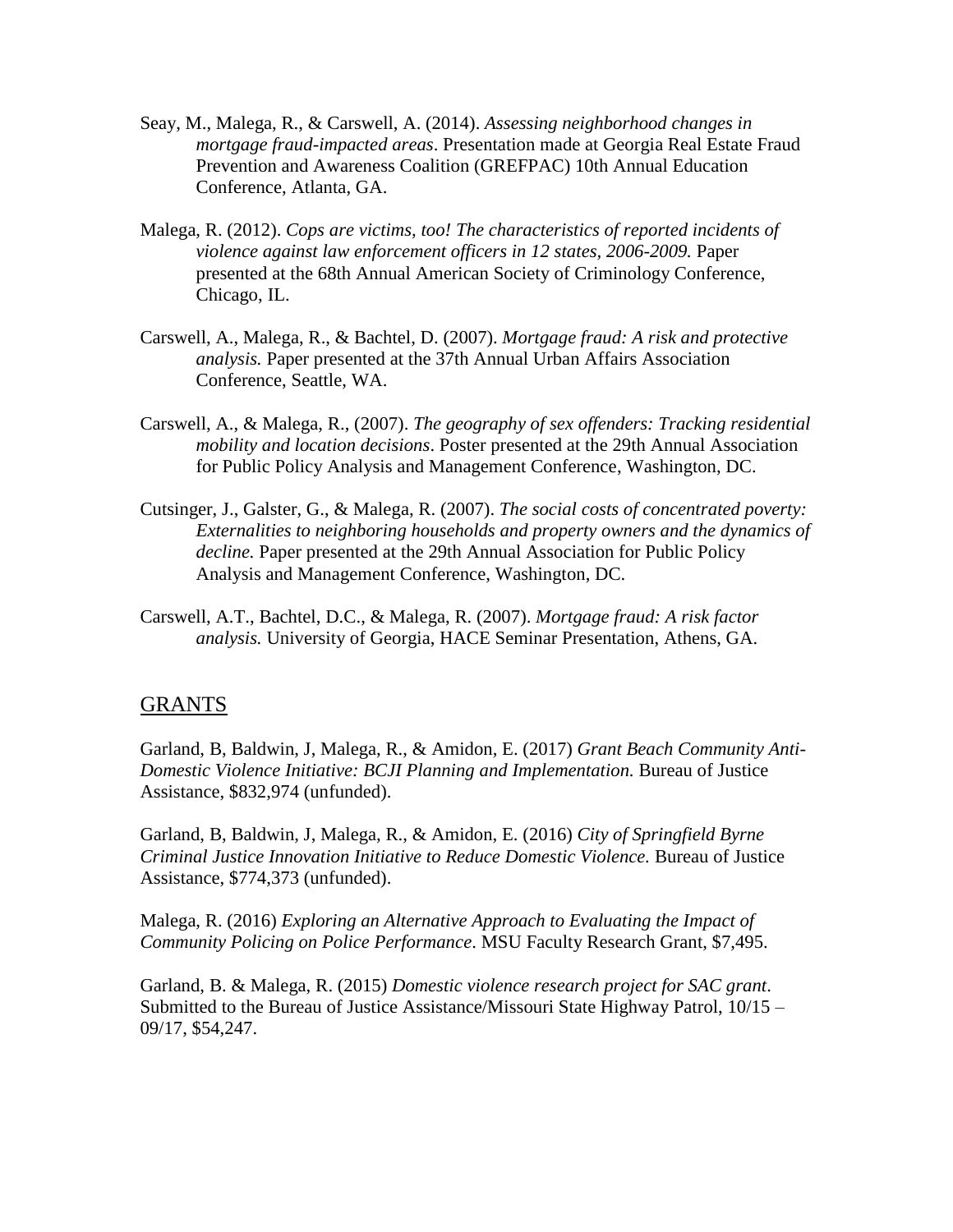Abidogun, J., Beckman, D., Malega, R. & Wanekaya, A. (2015) *Show-Me State LSAMP Pre-Alliance Program*. Submitted to the National Science Foundation, \$121,876 (unfunded).

Malega, R. (2014) *A large agency analysis of COP Performance: Exploring the impact of community policing on residents' perception of neighborhood, crime, and police services*. Submitted to the National Institute of Justice, \$39,909 (unfunded).

Malega, R. (2014) *An alternative approach for testing spatial assimilation theory: Predicting the residential outcomes of Puerto Ricans residents using direct measures of acculturation*. College of Natural and Applied Sciences, MSU Summer Faculty Fellowship, Summer, \$6,000.

Seay, M., Malega, R., & Carswell, A. (2013) *Assessing neighborhood changes in mortgage fraud-impacted areas*. Georgia Real Estate Fraud Prevention and Awareness Coalition, 08/05/13 – 03/05/14, \$7,000 [MSU portion \$2,500].

# SERVICE

## **Missouri State University**

- CNAS Diversity Committee (2015 to Present)
- CNAS Scholarship Committee (2018 to Present)
- GGP Scholarship Committee (2019, 2021)
- GGP Action Committee for Faculty Mentoring Plan (2017 to 2018)
- GGP Assistant Professor of Geography Search Committee (2016 to 2017)
- GGP Assistant Professor of Planning Search Committee (2016 to 2017)
- GGP Graduate Curriculum Committee (2014 to 2015)
- GGP Department Head Search Committee (2014)
- MAPS Faculty Co-Advisor (2014 to Present)
- MSU Public Affairs Conference Committee (2021)
- MSU *LOGOS* Manuscript Reviewer (2019)
- New Faculty Mentor for Dr. Krista Evans (2017 to Present)

## **Profession**

 Manuscript reviewer: *Geographical Review, Police Practice and Research*, *Social Sciences*, *Sociological Inquiry*, *Urban Science, Urban Studies*